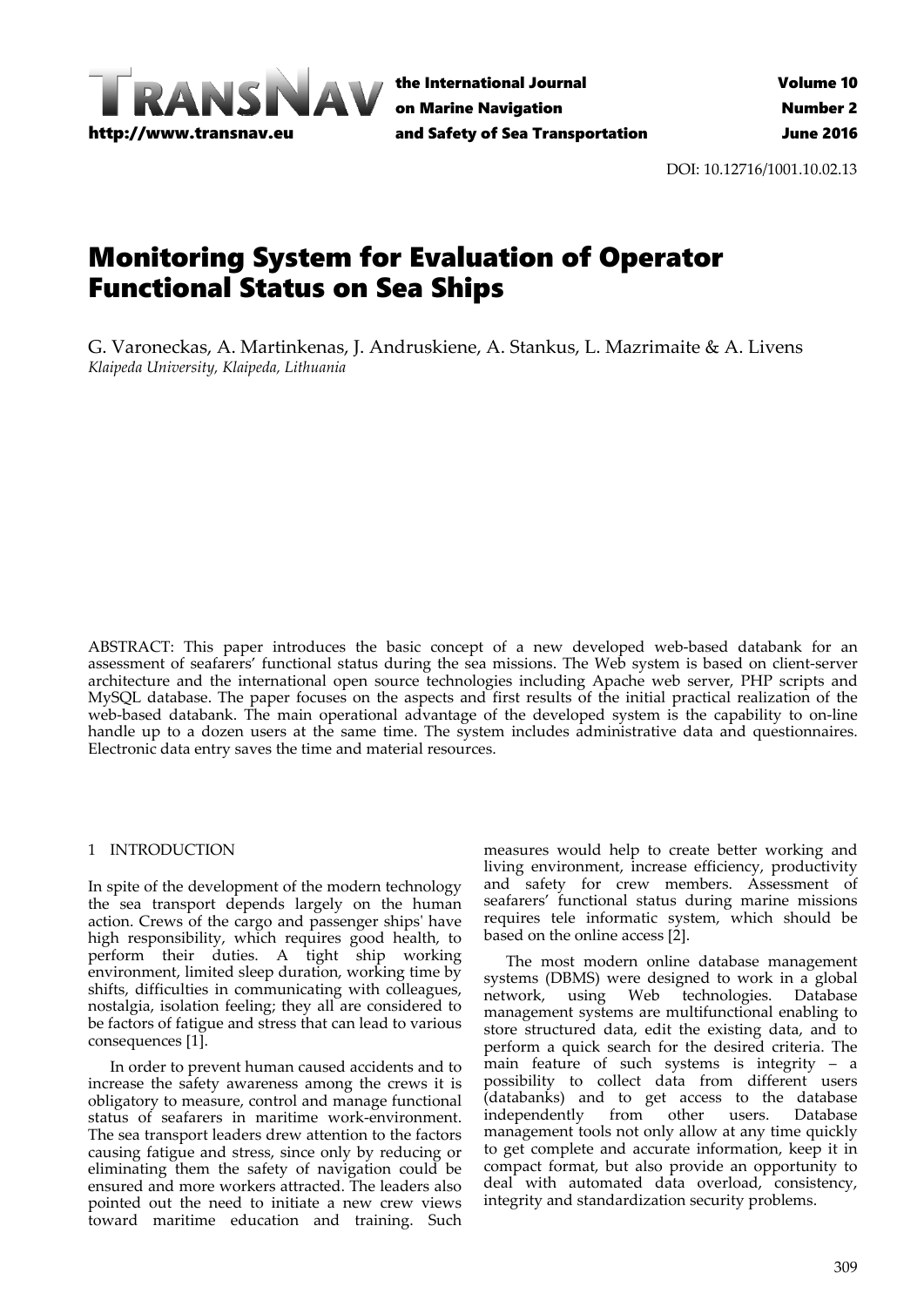One of the most widely used types of DBMS – relational model, based on the mathematical theory of relational algebra. The relational model is special because it provides data tables and performs specific operations with these tables. Another important feature of this model - structural independence, i.e., the data can be changed without changing the structure of the software or data processing procedures.

Such DBMS becomes available to consumers from virtually any location and requires minimum cost, but gives a lot of comfort, especially when working for many users simultaneously. The data of research are collected from the variety of tests and questionnaires; because of that the central storage of data is more efficient and less costly, especially using them for statistical analysis [3].

This paper concentrates on the development of data bank for seafarers' functional status assessment. In section 2 and 3, which are the main parts of the paper, the initial practical realization of the Webbased databank for assessment of seafarers' functional status during sea missions is presented.

# 2 WEB‐BASED DATABANK CONCEPT

Database was created using MySQL, Apache, PHP, Java scripts (Fig. 1) and placed on the server. To connect to the server the user can use any web browser. Apache web server – the most widely used web server software. Apache performs a key role in the initial growth of the World Wide Web function.



Figure 1. Web-based tool for the databank management

Apache Web server applications communicate to the data bank using PHP. The main advantage of the Apache server is the system's independence from the operating system.

Website was developed using PHP – dynamic programming language. This open‐source language supports number of relational databases and runs on most operating systems and with most web servers. This DBMS runs on MS Windows operating system platform. PHP code (command) inserted into the HTML code generates mapping results in the same HTML page and displays it in a Web browser.

Database administration intended for running MySQL GUI (graphical user interface) tool – dbForge Studio for MySQL [4]. The database system's block diagram is presented in Figure 2.

JavaScript – an object oriented scripting programming language, which, like PHP, added to HTML pages, extends the static HTML pages. Java scripts are used for control of the parameters of the questionnaires.

Algorithms based on SQL language were developed for analysis and interpretation of the standard questionnaires. The data bank was developed taking into account that it should work as quickly as possible, expanding system's functionality.

A Web‐based tool is easy to maintain and guarantees user access to the latest, most recent version. The user can connect to the Web server using convenient Web browser. For user interface interaction between the system's components and data flow the Web server uses PHP, Java and other programming techniques.



Figure 2. MySQL Database Management System (DBMS)

The data depending on the security level and user's role are accessible at different communication levels only to physicians and specialists of strongly defined field and group is presented in Figure 3. The system recognizes user's four roles:<br>1 Information system administrate

- 1 Information system administrator;<br>2 Databank manager;
- Databank manager;
- 3 Reviewer;
- 4 Seafarer (interviewed).

Each role has a particular set of transaction capabilities. Information system administrator's capabilities are following: input, update, delete, review system users and patient's administrative and biomedical data. The user, having manager role of person's data can upload, modify and delete data. The user having prescribed reviewer role can review data and generate reports. Individual interviewer can review his own data of the different treatment stages.

The elaborated database is in compliance with national (Lithuanian) and EU regulations on safety and data protection. Data are kept strictly confidential. Electronic transfers of data precisely follow the data protection guidelines.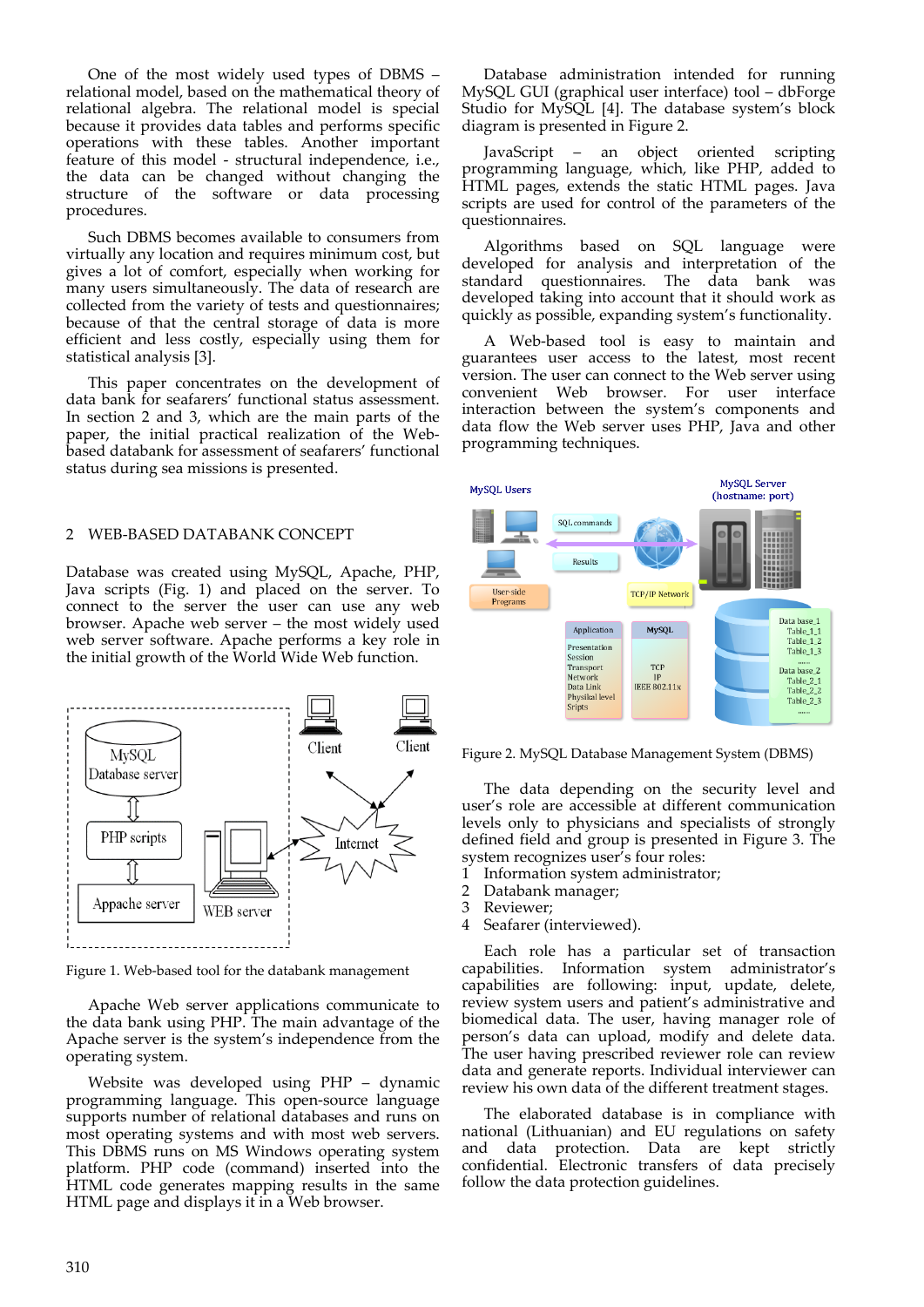

Figure 3. Interactions between the users and the data base

# 3 DATA OF SEA‐FARERS' FUNCTIONAL STATUS

# 3.1 *Questionnaires*

Data of the specialized questionnaires (n=13) and physiological recordings of the heart rate during active orthostatic test as well as during Holter monitoring were used for assessment of sea-farers' functional status. The data of following questionnaires are stored in the databank for assessment of:

- Anxiety and depression using Hospital Anxiety and Depression Scale, and Beck Depression Inventory [5, 6];
- Subjective sleep quality using Pittsburgh Sleep Quality Questionnaire [7‐8];
- Daytime sleepiness using Epworth sleepiness scale  $[9]$
- Health-related quality of life using SF-36 questionnaire "Short Form Medical Outcomes Study Questionnaire" [10, 11];
- Fatigue using Multidimensional fatigue inventory, fatigue scale DUFS (Dutch Fatigue Scale), and effort fatigue scale DEFS (Dutch Exertion Fatigue Scale) [12, 13];
- Work experiences and health indicators using WEMS (Work Experience Measurement Scale) and SHIS (The Salutogenic Health Indicator Scale) [14, 15];
- Encountered stress and stress at work place using special questionnaire (V. Reigas, 2012);
- Subjectively estimated by operator workload intensity at work place using special questionnaire (J. Andruškienė, 2012, General data form);
- Harassment at the workplace using WHS (Work Harassment Scale) [16].

Attribute groups and number of variables in each group are presented in the Table 1.

In database the raw data of physiological signals obtained during functional testing are collected and prepared for further analysis using self‐developed statistical tools is presented in Figure 4.



Figure 4. Database system and data management of functional and physiological testing, signal inputs and data analysis

The possibility to provide convenient statistical analysis as well as sophisticated HR analysis using power spectra or Poincare plots is foreseen and might be performed remotely.

Table 1. Attribute groups and number of variables in webbased databank for assessment of seafarers' functional status \_\_\_\_\_\_\_\_\_\_\_\_\_\_\_\_\_\_\_\_\_\_\_\_\_\_\_\_\_\_\_\_\_\_\_\_\_\_\_\_\_\_\_\_\_\_\_

|       | Number of<br>Attribute<br>variables<br>groups  |     |
|-------|------------------------------------------------|-----|
| 1.    | Administrative data                            | 80  |
| 2.    | Hospital Anxiety and Depression Scale          | 14  |
| 3.    | <b>Beck Depression Inventory</b>               | 23  |
| 4.    | Pittsburgh Sleep Quality Questionnaire         | 24  |
| 5.    | Epworth sleepiness scale                       | 9   |
| 6.    | SF-36 Short Form Medical Outcomes Study        | 47  |
|       | Ouestionnaire                                  |     |
| 7.    | Dutch Fatigue Scale                            | 10  |
| 8.    | Dutch Exertion Fatigue Scale                   | 10  |
| 9.    | The Multidimensional Fatigue Inventory, MFI-20 | 22  |
| 10.   | <b>WEMS</b>                                    | 34  |
| 11.   | <b>SHIS</b>                                    | 14  |
| 12.   | <b>Stress at Work</b>                          | 47  |
| 13.   | Heart rate data during active orthostatic test | 52  |
| 14.   | Heart rate data during Holter monitoring       | 62  |
| Total |                                                | 448 |

#### 3.2 *Heart rate data*

Assessment of operator's (seafarer's) functional status is based on objective evaluation of human autonomic heart rate (HR) control which determines the adaptation of cardiovascular function to different stressors, such as mental and physical work. HR recording during active orthostatic test or Holter monitoring is used for assessment of autonomic HR control.

The parameters of HR variability are stored in the data base: the average value of the R‐R interval  $(RR, ms)$  and its standard deviation ( $\sigma RR$ , ms); root mean square difference between the value of the successive RR interval duration (RMSSD, ms); percentage of the adjacent RR intervals differing from each other by more than 50 ms (pNN50%) and the number of successive RR intervals differing by more than 50 ms, (NN50, n); very low frequencies component (VLFC, from 0.003 to 0.04 Hz), low frequency component (LFC, from 0.04 to 0.15 Hz) and high frequency component of heart rate (HFC, from 0.15 to 0.4 Hz), absolute values (VLFC ms, LFC ms HFC ms) and normalized values (LFC norm, HFC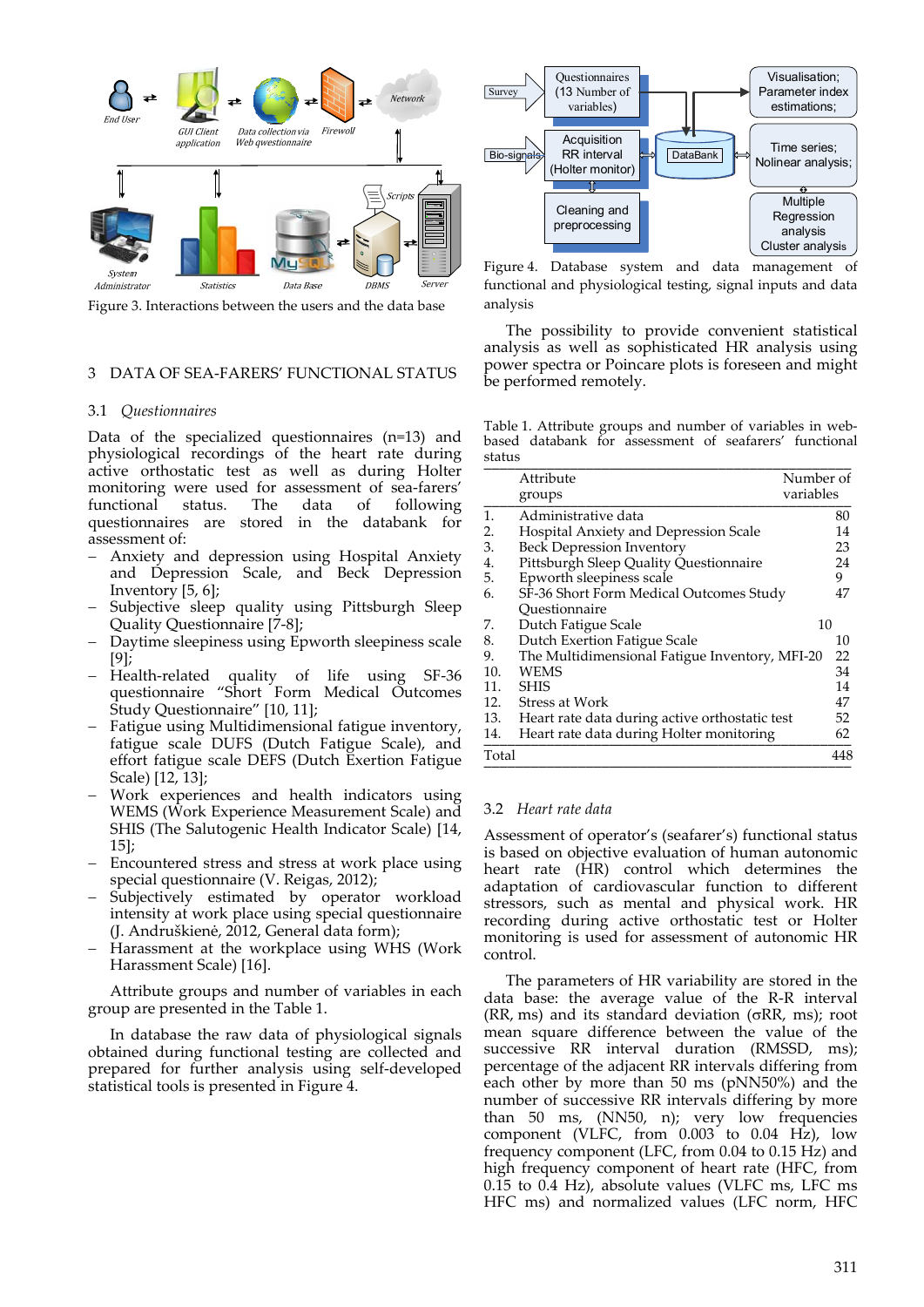norm) and percentage values (VLFC%, LFC% and HFC%), and LFC and HFC ratio (LFC/HFC, %) [17].

Poincare´ plot indexes of heart rate variability (HRV). Minor axis (SD1, ms), major axis (SD2, ms) and the SD1/SD2 ratio indices; RR histogram triangular interpolation (TINN, ms) and triangular index (Trl); heart rate level in A, B and C points (RR\_A, ms, RR\_B, ms, RR\_C, ms); maximum heart rate response to active orthostatic test ), absolute values (dRRB, ms) and percentage values (dRRBpr, %), the duration of the transition process (T\_AB, s, T\_BC, s) [18‐20].

# 3.3 *Data extraction from web‐based database*

Interviewer (user) before starting to fill in the questionnaires for the first time must register and identify himself in the information system. After completing a questionnaire in the database, the management system generates the conclusion and submits results to the user. Response model from one of the 13 questionnaires, i.e., Anxiety and Depression Scale (HAD), is shown in Figure 4.

A problem of feature extraction from heart rate data related to the diagnosis of sleep disorders and diseases is considered. Raw data of heart rate interval (RR, ms) sequences are taken from web‐based database. The standard methods for time series analysis, e.g. statistical inference, hypotheses testing, correlation analysis, spectral analysis, etc., are included in the developed tool.

# **Hospital Anxiety and Depression Scale**

| Test No.1                                                                    | Time & Date: 06/05/2013 |       | Code: 100         |
|------------------------------------------------------------------------------|-------------------------|-------|-------------------|
|                                                                              |                         | Score | <b>Assessment</b> |
|                                                                              | Anxiety                 | 12    | Moderate          |
|                                                                              | <b>Depression</b>       | 4     | Non-case          |
| Grading: Non-case (0-7), moderate (8-10)<br>Estimation<br>and severe (10-21) |                         |       |                   |

Figure 4. The example of the conclusion from the test using Anxiety and Depression Scale.

Algorithm for diagnostics of sleep quality and disturbed sleep is based on evaluation of sleep structure (sleep stages) using sophisticated analysis of parameters of RR interval time series recorded during Holter monitoring.

Different statistical, spectral and non‐linear dynamic parameters of RR interval time series are stored in the databank.

After HR data analysis, a verbal conclusion regarding the functional state of autonomic HR control reflecting seafarer's functional status is presented.

The results of analysis of questionnaires' data and physiological signals from the heart (RR intervals) provide useful information of seafarer's functional status, including mental and physical fatigue, stress

and ability to perform the daily duties as well as changes of functional status to extreme environmental and labour factors. The developed system allows detecting the crew working capacity and proposes measures that can be faster and more efficient in restoring function status and improving management of the human factors during sea missions.

# 4 PILOT STUDY

The pilot study, in which 25 seafarers were investigated during their sea mission, was performed.

A database testing ‐ the testing of 25 seafarers. The system's testing results confirmed that Web based databank for practical use is convenient; users give priority to electronic data entry.

All the test data collection in one database allows them to quickly export data and to perform statistical analysis.

The study results demonstrated that sea farer's functional status mostly depends on the physical and mental fatigue during operational activity. The functional status is also influenced by gender, age, physical fitness, pain, boredom and emotions.

The limitation of the pilot study is a relative small number of investigated persons, including monitoring of HR during sea missions.

# 5 CONCLUSIONS

The developed Web system was based on the clientserver architecture and international open source technologies, including Apache web server, PHP scripts and MySQL database. The system is implemented in client server architecture. The server stores the data and controls system's basic functions.

The main operational advantage of the developed system is the access to the data bank for several users at the same time. Users give priority to electronic data entry against filling questionnaires on paper. Electronic data entry saves operational time and material resources.

# ACKNOWLEDGMENTS

Presented research was carried out in Klaipeda University and funded by a European Social Fund Agency grant for national project "Lithuanian Maritime Sectorsʹ Technologies and Environmental Research Development" (VP1‐3.1‐SMM‐08‐K‐01‐019)

# REFERENCES

- [1] OECD Health Data 2013, http://stats.oecd.org/ index.aspx?DataSetCode=HEALTH\_STAT
- [2] Varoneckas A., Mackutė‐Varoneckienė A., Martinkėnas A., Žilinskas A., Varoneckas G. Web‐based tool for management of CAD patients after coronary bypass